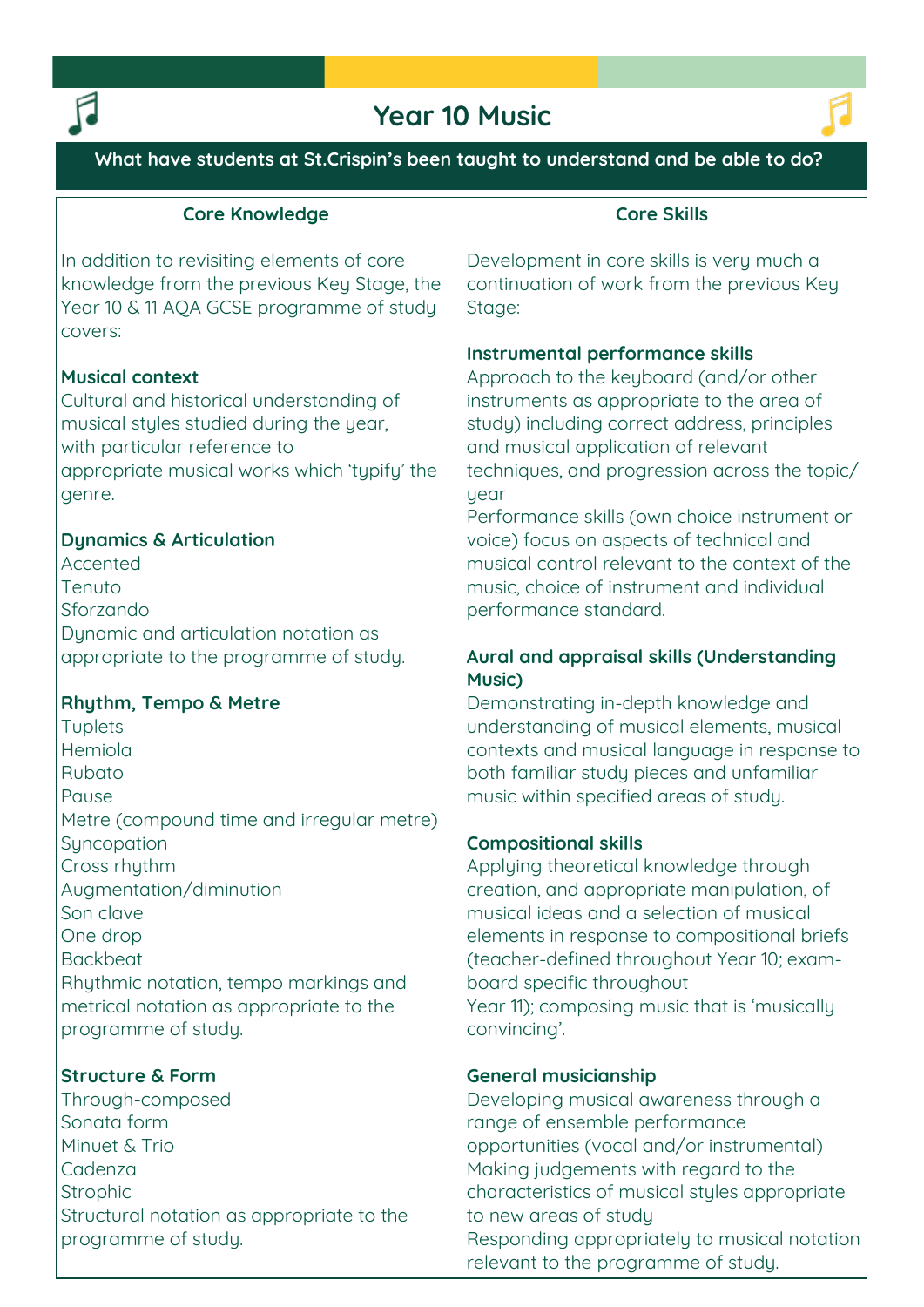

# **Year 10 Music continued**



**What have students at St Crispin's been taught to understand and be able to do?**

#### **Core Knowledge**

#### **Melody**

**Whole tone and chromatic scales Melodic movement: Conjunct, disjunct, scalic, arpeggiated, diatonic, chromatic Phrasing Ornamentation Anacrusis Word setting: Syllabic, melismatic Blue notes Scat Melodic notation as appropriate to the programme of study.**

### **Instrumentation & Timbre/Sonority**

**Instrumental techniques (pizzicato, arco, con sordino, pitch bend, hammer-on, pull-off, falsetto, etc.) Recording techniques (ADT, vari-speeding, close-micing, etc.) Use of technology (distortion, echo/delay, reverb, feedback, etc.) Transposing instruments Choral forces Basso continuo Instrumental notation as appropriate to the programme of study.**

## **Texture**

**Countermelody Monophonic Homophonic A cappella Antiphonal Textural notation as appropriate to the programme of study.**

## **Harmony & Tonality**

**Cadences: Perfect, plagal, imperfect, interrupted Chord sequences.**